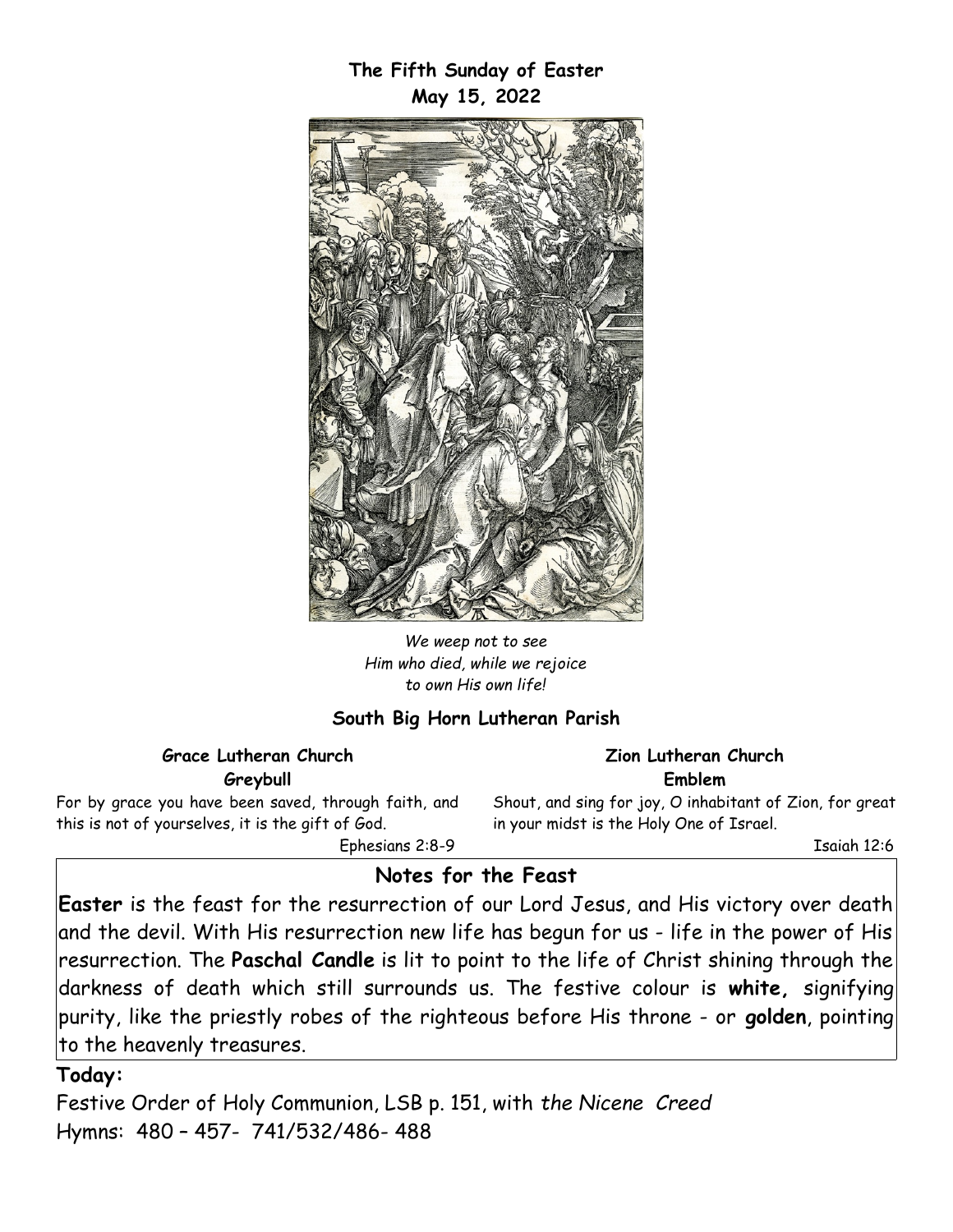# **About Holy Communion**

Holy Scripture teaches that to honour Christ's desire for unity in His Church, Christians should share the Sacrament only with those with whom we are united in a common faith. We honour this teaching as our due obedience, and also to protect ourselves as well as the uninstructed and those who do not submit to the full counsel of God against spiritual harm (1 Corinthians 11:27–29). As such, only Christians who share our faith and confession, and who therefore belong to congregations in the fellowship of the Lutheran Church-Missouri Synod will commune in our church. **We sincerely welcome our visitors**; we assure you that we uphold this practice also out of concern for *your* spiritual welfare, and that our Pastor would love to study Scripture with you and help you embrace the full counsel of God, so that we can celebrate the Sacrament in a manner pleasing to God and beneficial for us all.

### **Just so we do not forget:**

*Thy Kingdom come. What does this mean?*

The Kingdom of God certainly comes by itself without our prayer, but we pray in this petition that it may come to us also.

# *How does God's Kingdom come?*

God's Kingdom comes when our heavenly Father gives us His Holy Spirit, so that by His grace we believe His holy Word and lead godly lives here in time and there in eternity.

*Of the Small Catechism*

**This we believe** *– from the Confessions of our Church*

Faith means to hear God's Word (in which Christ, true God and man, is presented to us, together with all benefits that He has purchased for us by His flesh given into death for us, and by His blood shed for us, namely, God's grace, the forgiveness of sins, righteousness, and eternal life). It means to receive it with faith and keep it for ourselves. It means that in all troubles and temptations we firmly rely—with sure confidence and trust—and abide in this consolation: we have a gracious God and eternal salvation because of the Lord Jesus Christ. *Formula Concord,* the *Solid Declaration*

**Services of penitence and prayer** at Grace on Friday nights at 7 pm. in response to the Wuhan Virus, political chaos and oppression at home and abroad, war, and other current threats to the peace of the world, the freedom of the Church of Christ, and the general well-being of people here and everywhere.

**Bring your receipts from Lynn's to Church**. For every bundle of receipts for purchases of \$ 10,000 we collect, Lynn's will give us a cheque for \$ 100 for the LMWL at Grace. So far this year we have received one cheque, we are awaiting another, and are well on the way into gathering enough receipts for a third.